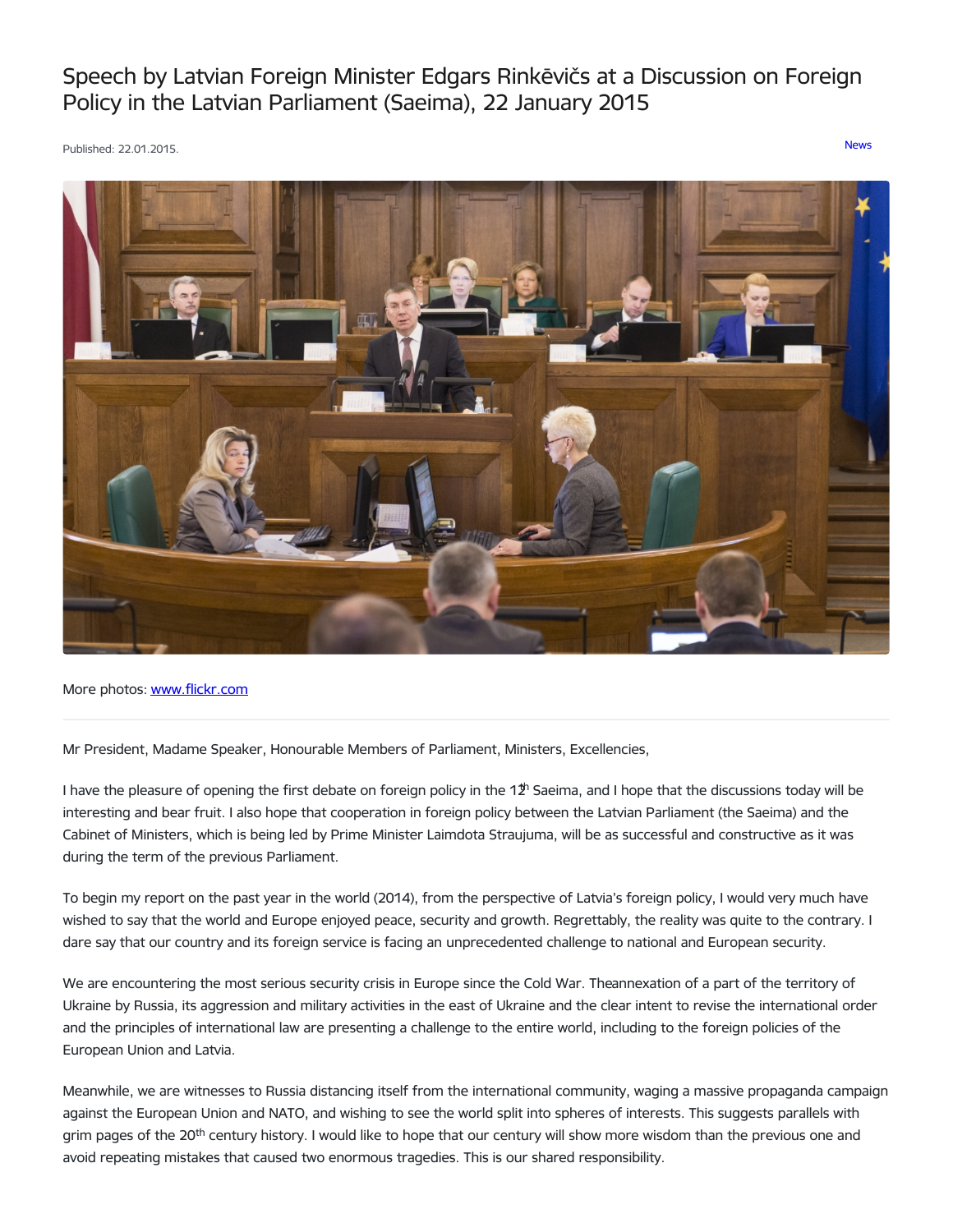The attack on the main office of the Charlie Hebdo magazine in Paris has again confirmed the need for a strict counter-terrorism policy. This tragic event is evidence of threats posed to one of the fundamental values of European democracy – the freedom of speech and expression.

Tension is building up in the European Union'ssouthern neighbourhood. The activities of the ISIL terrorist group in Syria and Iraq clearly demonstrate the necessity of combating international terrorism, and amending and supplementing legislation both in Europe and Latvia to prevent extremism and the participation of our citizens in groupings of this kind. Terrorism has become both an external and internal challenge.

What will Latvia's foreign policy address during the 12th Saeima, and in 2015 in particular?

Our diplomats and those who formulate our national foreign policy will have to handlefour tasks:

First, strengthening the external security of the country in the context of the rapidly changing and dangerous geopolitical situation.

Secondly, actively representing Latvia's national interests in the European Union and effectively running Latvia's Presidency of the Council of the European Union.

Thirdly, enhancing the political and economic competitiveness of Latvia both on a global and regional scale.

And a fourth priority is maintaining and strengthening a close connection with Latvia's diaspora.

Latvia's interests lie in the implementation of a coherent, active and principle-based EU Common Foreign And Security Policy.

Honourable Members of Parliament,

In view of the threat of instability in Europe, all efforts will be made in Latvia's diplomacy to reinforcedomestic and external security, both through an enhanced presence of NATO Allies in the region, and also through exploring new export markets to promote the economic competitiveness of our country.

Russia's military activity was observed near Latvia's borders in previous years already, and grew at an alarming rate in 2014, with the increase of Russia's military activity in the Baltic Sea region. In 2014, more than 200 cases of interception were registered in the air, and 50 by sea, which surpasses the total number of incidents during the past decade. Such activities pose a threat to Latvia's security. Key decisions for Latvia's security and defence were made during the NATO Wales Summit; these decisions strengthened Allied security guarantees as well as the actual presence of Allies in the Baltic States and Poland.

At the same time, it is Latvia's own primary duty to invest in strengthening both homeland and external security. The Law on Defence Funding provides for spending 2% of GDP on Latvia's defence by 2020. Under the agreement adopted by NATO's member countries in Wales, 20% of this amount will be spent on defence investment and new equipment.

The past year has clearly proved that national capabilities should be enhanced not only to counter conventional military threats, but also a new emerging threat. So-called hybrid warfare has become reality in present-day Europe. In 2014, together with six other NATO Allies, Latvia has opened the NATO Centre of Excellence for Strategic Communications (StratCom) in Riga. Jointly with other EU member states, we shall work on the enhancement of the EU's capabilities for countering the impact of third country propaganda in the EU media space. Civilian and military cooperation should also be strengthened by utilising dual purpose resources in border defence. This means enhancement of the justice system and information space, as well as practical capacity building amongst the state border guard and security agencies.

In view of developments across the globe, near the EU's borders, and in the new hotspots with which we are familiar, the European Security Strategy is outdated. Its initial sentence "Europe has never been so prosperous, so secure nor so free" speaks for itself: the reality in 2015 is completely different from this statement made in 2003. Therefore, the revision of the European Security Strategy should begin as early as Latvia's EU Presidency. The European Union should invest much more in the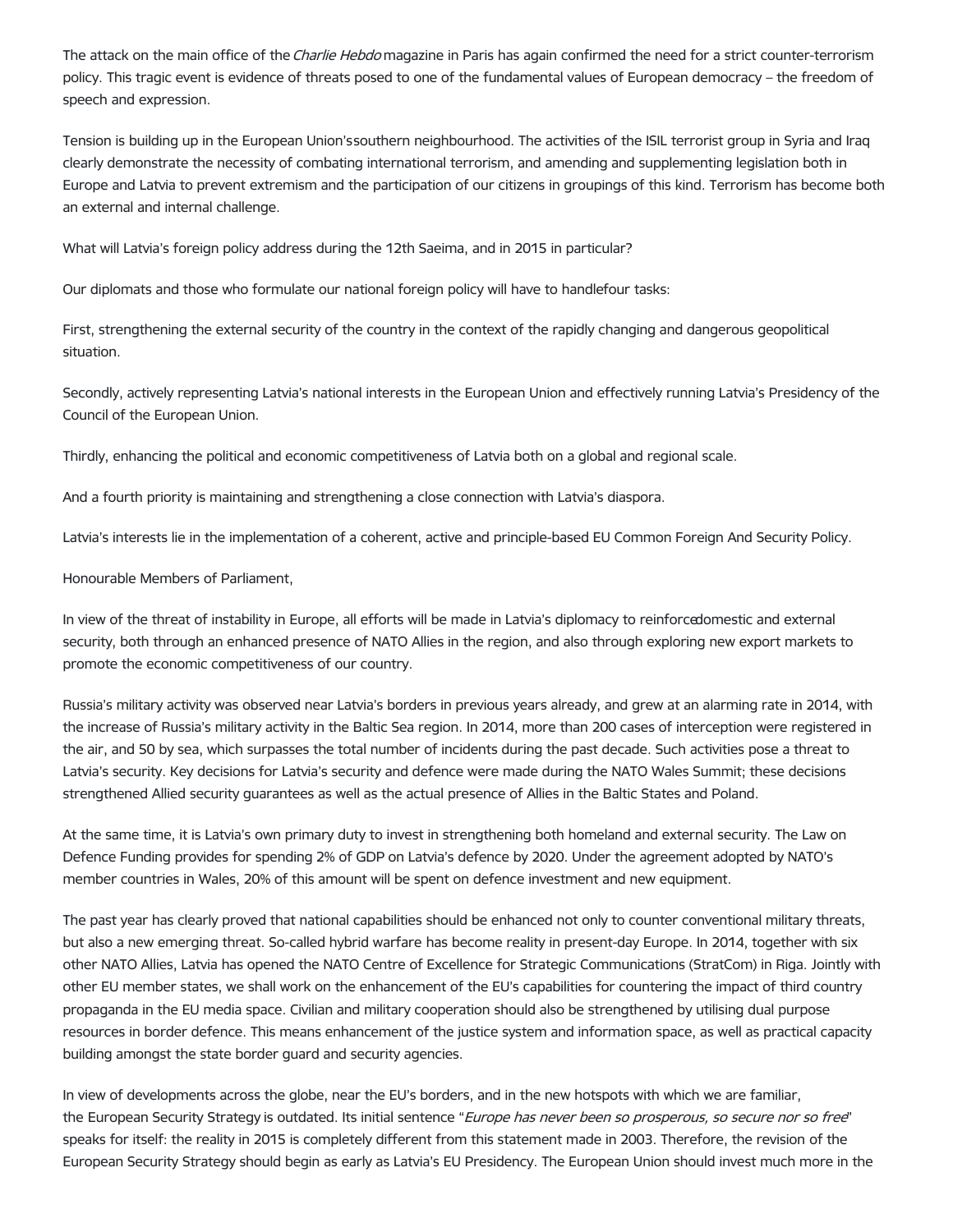development of joint defence capabilities, boost its defence budgets, improve its cooperation with NATO, and modernise its defence industry.

Latvia will contribute to the strengtheningof the Common Security and Defence Policy (SDP) of the European Union by taking part in CSDP missions and operations in Afghanistan, Georgia, Somalia, and Mali. Latvia's participation in the EU civilian mission in Ukraine is also planned. Latvia will certainly be advocating closer cooperation under the CSDP with the most capable member states of the UN and NATO, and especially with the United States of America.

Honourable Members of Parliament,

Against a background of volatile security conditions, Latvia's principal task in its foreign policy in 2015 will be to successfully manage the first ever Latvian Presidency of the Council of the European Union. The Presidency will show our identity and ability as Europeans. I have no doubt that the preparations for the Presidency and the Presidency itself are making our public administration and society in Latvia as a whole more experienced and more confident. Following on from a year when Riga was the European Capital of Culture, the Presidency's public diplomacy and culture programme will once more highlight Latvia on the map of Europe.

In a close dialogue with non-governmental organisations (NGOs) and social partners at home, and with Italy and Luxembourg in the Presidency Trio, Latvia has defined three principal priorities for Europe during its presidency in the first semester of 2015.

The first priority of the Presidency is the enhancement of Europe'scompetitiveness. In practical terms this will mean hard work on the drafting of a new investment plan for the EU, the so-called "Juncker plan", the establishment of the Energy Union, and strengthening of the Banking Union to put Europe back on the path of long-term growth.

The second priority is the development of aDigital Agenda. This means the mainstreaming of the digital agenda in EU policies, increased data security, cybersecurity, and the promotion of the EU's Digital Single Market to increase the digital competitiveness of the European Union with respect to the US and Japan.

Thirdly, Latvia's EU Presidency will also turn attention to enhancing the EU's global and regional role. I wish to place a special emphasis on this priority due to its strong foreign policy dimension. The first two priorities, for their part, have been described in greater detail in the annual Foreign Policy Report.

Latvia's Presidency will focus on the strengthening of EU cooperation with theEastern Partnership countries. On 22 May, Riga will host the Eastern Partnership Summit. I am certain that this will prove to be an historic milestone, one of the most significant events of the Presidency, with a number of challenging tasks. I would like to highlight them.

First, the Riga Summit should send a signal that the European Union has clear interests in the strengthening and continuation of the Eastern Partnership.

Second, the Riga Summit will take stock of the fulfilment of objectives set by theVilnius Summit and provide a preliminary assessment of implementation of the Association Agreements. An assistance programme should be prepared to support practical implementation of the Association Agreements.

Third, the process of visa liberalisation with the Eastern Partnership countries which comply with the criteria should be taken forward.

And fourth, the EU, while pursuing this initiative, should be looking at theindividual interest of each EaP country and their readiness to cooperate with the EU, not merely applying the same approach to all six countries.

In 2015, as in the year gone by, the attention of Latvia's foreign policy will be focused onUkraine. I would like to emphasise that Ukraine, through its presidential and parliamentary elections held last year, has clearly defined its choice. Ukraine has reinforced its course towards integration with the EU and created a solid foundation for continued reforms. It is vital that also in future, a unified and supportive EU policy be pursued in relation to Ukraine with the aim of providing support for the implementation of democratic reforms and also financial support to the recovery of the country. At the same time, success with reforms depends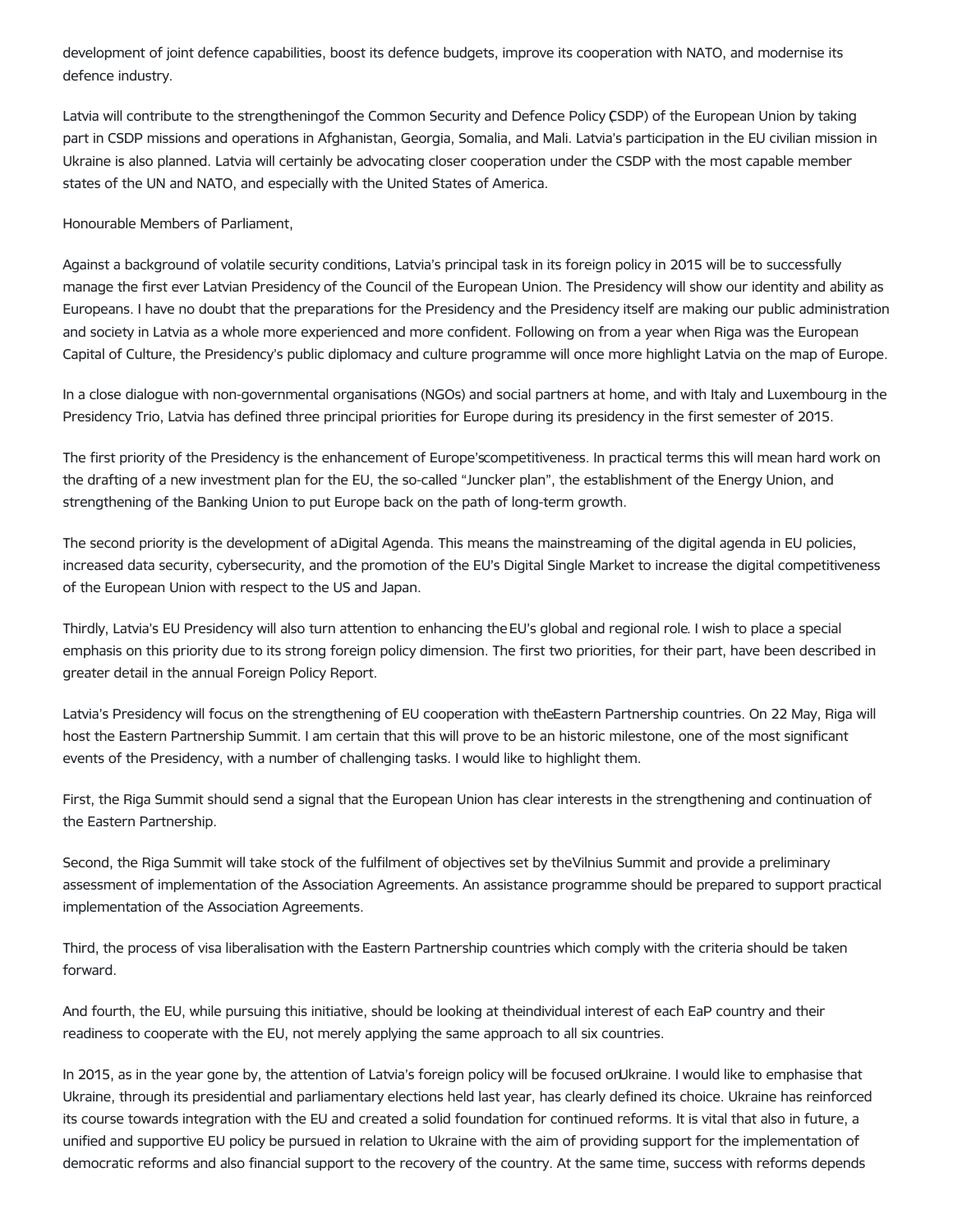greatly on Ukraine itself. Latvia will follow the policy of support for Ukraine both bilaterally and on an EU level.

However, the success of reforms in Ukraine and future development of the country are closely connected with its territorial integrity. I believe that compliance with the Minsk Agreements are the basis for stabilisation of the situation and these include establishing Ukrainian control over the Ukraine-Russia border; stopping support for separatists; withdrawal of Russia's military equipment and troops; the release of prisoners, the establishment of a line of demarcation between Ukrainian troops and separatists, and the implementation of constitutional reforms. Here I wish to see a more active diplomatic role in this regard, and we will be advocating this during our Presidency and afterwards.

Latvia will strongly support the efforts of the governments ofMoldova and Georgia in enacting democratic reforms in their countries, in creating conditions for business development in line with European standards, as well as in strengthening the rule of law and European values and norms in public administration and society.

Latvia values the constructive position of Belarus in the context of the crisis in Ukraine, and maintains the view that constructive development is possible in relations between the EU and Belarus. Whether to go further with this cooperation is up to Belarus itself. We are open and ready to promote cooperation underpinned by mutual understanding, while not compromising fundamental European values. At the bilateral level, Latvia will continue active cooperation with Belarus in the sectors of transport, border security, education, science, and the environment. At the same time, human rights and the rule of law will remain an essential part of our dialogue.

Latvia stands for a flexible approach to relations withArmenia. Latvia respects Armenia's wish to be part of the Eurasian Union, and we are ready to promote cooperation between the EU and Armenia to the extent Armenia is ready for such cooperation.

We see Azerbaijan as an important cooperation partner for the European Union in the energy sector. At the same time, we are concerned about the situation with the media and political freedoms, and this issue will be on the agenda of the EU, and bilaterally.

We shall pay considerable attention to the EU'ssouthern neighbourhood with its major challenges – security and compliance with international norms, migration risks and stability in general. We shall work jointly on the practical implementation of the EU strategy on mitigation of the threat of ISIL/foreign fighters as well as tackling migration-related issues at the European level.

Latvia will advocate the strengthening of the EU's presence in theCentral Asian region. Latvia has provided a considerable contribution as a broker in the dialogue between the EU and Central Asian states, and during its presidency, it will turn attention to the issues of security education, energy and environment, and sustainable development. In pursuit of EU policy goals, Latvia intends to actively engage in the review of the EU Strategy for Central Asia, focusing on the practical needs and interests of the five Central Asian countries in advancing their dialogue with Europe.

Latvia will offer support for the continued EUenlargement process in accession negotiations with EU candidate countries in the Balkans. It is in Latvia's interests that EU values and norms are spread beyond the EU's borders thereby promoting peace and stability within the EU's own borders and its competitiveness on a global scale. Latvia will also seek to achieve progress with respect to Turkey's EU integration process.

In terms of EU policy, 2015 stands out as the European Year for Development. This year is of key importance for defining the new UN development goals and attracting sources of funding. From Latvia's perspective, much greater attention in the EU and UN frameworks should be paid to the matters of good governance, the rule of law, gender equality and sustainable economic growth. The national development cooperation policy should focus more on project development in the Eastern Partnership and Central Asian countries. It is positive that funding allocated in the national budget for Latvia's participation in development cooperation projects has been increasing in recent years; however, it is still insufficient for achieving the set goals.

Under the current geopolitical circumstances, the negotiations on the Transatlantic Trade and Investment Partnership (TIP) assume a special significance for the Latvian Presidency. The U.S.-EU Free Trade Agreement will strengthen the transatlantic link and establish the world's largest free trade area. Latvia will actively support the European Commission and the European External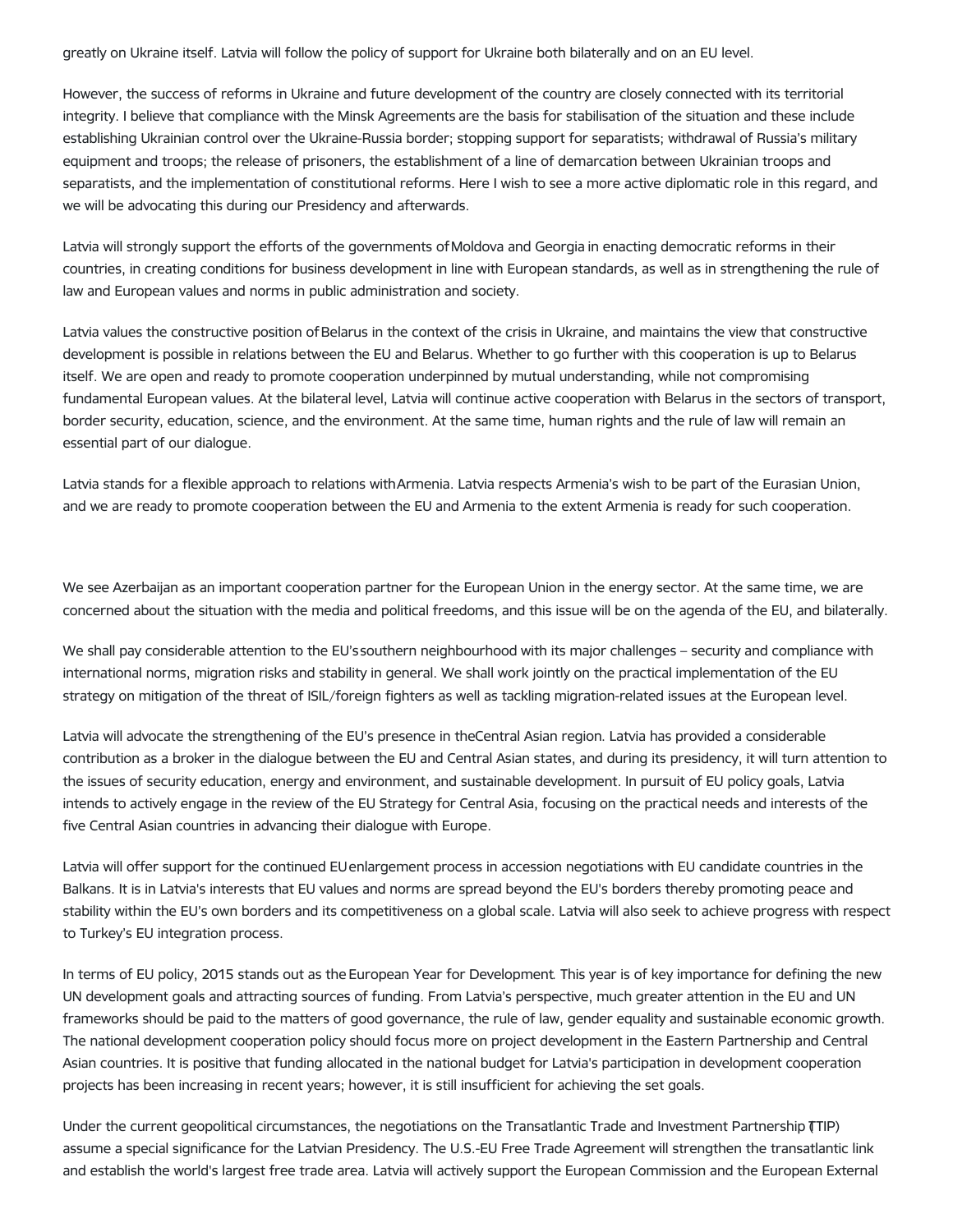Action Service so that the negotiations may be finalised by the end of 2016 as decided by the European Council. High quality wording of the agreement should be formulated and this may serve as a model for the new generation of free trade agreements.

Latvia will actively seek to engage the general public in the negotiation process and promote maximum openness and transparency. We shall promote the maintenance of high standards in the area of food security and public health, as well as including a chapter on energy in the text of the agreement.

Honourable Members of Parliament,

Any Foreign Minister's report to the Saeima is hardly imaginable without a chapter addressing relations withRussia. We are interested in having a stable, democratic and prosperous Russia as our neighbour, a predictable and cooperation-oriented country, a constructive partner to the European Union and a responsible member of the international community. To this end, a year ago, I expressed my readiness to make all efforts so that relations with Russia would be based upon the principles of reciprocity and mutual respect.

Regrettably, reality fell short of our expectations. The past year was marked by Russia's annexation of Crimea, direct military interference in Ukraine and support to separatist groups in eastern Ukraine. These actions are directed not only against the sovereign state of Ukraine but also against Europe as a whole, and the international order.

A number of Russia's neighbours in Europe have felt the demonstrations of military muscle and efforts to interfere in the domestic affairs of others, as well as aggressive rhetoric and actions. Behind the smokescreen of the concept of the socalled Russian world, there are attempts to divide societies from the inside, while Russia's propaganda machine is gathering speed in an attempt to misinform the international community about the developments in Russia, Ukraine and elsewhere in the world.

The Russian Federation seeks to gain influence not only in relation to its 'compatriots' abroad but also on a wider scale. A free and independent media environment is being affected, and the generally accepted standards in this field are at risk. Propaganda divides societies and fosters intolerance. Propaganda creates common challenges both for Europeans and their transatlantic allies.

The only effective way to address challenges posed by propaganda from the Russian Federation is the enhancement of the quality of the media and reinforcement of an independent media environment. Jointly with our partners, a regional centre for the promotion of a free and independent media space and training of journalists could be established in Riga.

The assessment of the current situation clearly shows that EU solidarity, and action based on principles and coordinated action with transatlantic partners, can bring results. Revisionism in the international system has never been to anyone's benefit. Latvia will never support an illegal change of borders. Russia's annexation of Crimea and its aggression in Eastern Ukraine are unacceptable for Latvia. Depending on the circumstances and together with partners in Europe, we are ready to consider reviewing the sanctions imposed on Russia.

Russia's economic destabilisation is in no one's interest. Nevertheless, sanctions and international isolation was something that Russia's leadership chose on its own. It is not yet too late to change this; but that would require practical action on the part of Russia, with the aim of meeting the universally accepted legal principles and norms and the fulfilment of the Minsk Agreement. Should the actions of our eastern neighbour become constructive and aim for de-escalation of the conflict and restoration of peace, we are ready to support the reviewing of the sanctions policy in relations with Russia. However, if such actions on the part of Russia do not materialise, the regime of restrictive measures will continue, and in case of escalation of the conflict, they will be tightened.

Latvia will spare no effort to ensure a common and consistent EU position with regard to Russia in support of the international order and the security of the member states, including Latvia. And we will continue offering assistance to the Ukrainian people. At the same time, the EU-Russia dialogue on normalisation of the situation should continue.

Latvia and Russia are neighbours, and we cooperate in many areas; however, the Latvia-Russia relations in 2015 will be shaped to a great extent on the developments in eastern Ukraine as well as the overall climate of EU-Russia relations.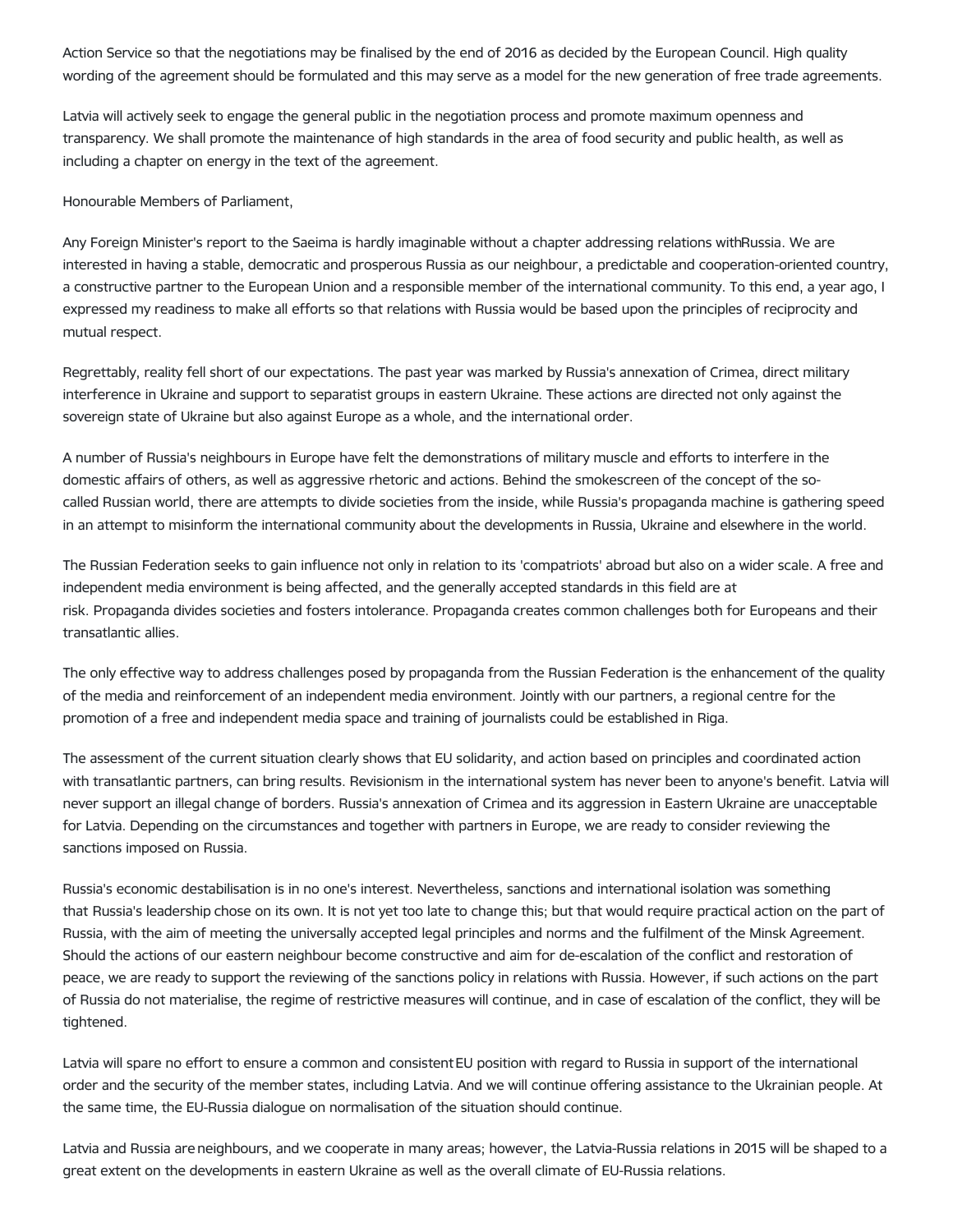Honourable Members of Parliament,

Latvia's foreign policy in 2015 will continue promoting Latvia's competitiveness in the Baltic Sea region, in Europe and on a global scale. In 2014, Latvia successfully continued the process of accession to the Organisation for Economic Cooperation and Development (OECD). The OECD highlighted, in particular, Latvia's progress in the areas of anti-corruption, tax administration and public administration.

Upon becoming a member of the OECD, Latvia, for the benefit of its competitiveness, will be able to access the organisation's know how and best practices and this will strengthen Latvia's economic sustainability and promote foreign economic activities.

Latvia's diplomatic service is developing in line with the interests of Latvia's businesses. Two new diplomatic missions were opened in 2014: in India (New Delhi) and the United Arab Emirates (Abu Dhabi). The necessary preparations will be made in 2015 in order to open, in 2016, Latvia's permanent representation to the OECD in Paris and an embassy in the Republic of Korea.

Russia's economic recession and the measures imposed inresponse to the EU's economic sanctions have caused a number of Latvia's companies, especially in the food sector, to explore new export markets for their products. In 2015, the Foreign Service will continue actively supporting Latvia's businesses in their activities in the markets of Central Asia, South Asia, the Middle East and the Gulf States.

## Honourable Members of Parliament,

Next year, the Foreign Service will continue its support for theLatviandiaspora – promoting the connection with Latvians residing abroad and their homeland and strengthening the Latvian language and culture beyond the borders of our country. It is of fundamental importance for Latvia's future to engage the diaspora in Latvia's policies, economy and social processes. According to Latvian Foreign Ministry estimates, 370,000 people who feel a close connection with Latvia are residing abroad. Approximately 1000 Latvian organisations and 100 Latvian schools operate outside of Latvia. The Ministry of Foreign Affairs actively cooperated with the diaspora in 2014. We offered assistance in the organisation of national and regional Latvian song and dance festivals. The first Latvian Youth Forum was also organised.

The ongoing education and cultural projects will be continued in 2015. The second World Latvian Economics and Innovation Forum will be organised jointly with the World Association of Free Latvians and it will generate new ideas for the future of Latvia.

Honourable Members of Parliament,

Latvia's Presidency of the Council of the EUcoincides with a pivotal time for European history. War in eastern Europe, the threat to stability caused by migration, terrorism and an economic crisis in southern Europe, the lowered trust for the European idea in a number of EU member states and low economic growth across Europe – all these pose a challenge to Europe's unity. The EU's motto, "United in diversity", also applies to Latvia's businessmen, politicians, diplomats and civil servants in the first half of this year. Latvia is well prepared for its EU Presidency and can appropriately respond to the current and emerging challenges that are bound to come up during this time.

However, Latvia's foreign policy course will continue beyond the last month of the presidency. In 2015, in partnership with the government, the entire foreign service will consistently pursue the foreign policy goals that I outlined at the beginning of my speech.

## Honourable Members of Parliament,

The past year's events clearly revealed that Latvia's strategic choice of becoming a member of the EU and NATO was the only right one to safeguard the future and security of our country. Latvia is a member of the community of euro-atlantic values – this is our bedrock. Our future is in a powerful European Union built on nations that have united around it.

The European motto, "United in diversity", is about us. This is our society here in Latvia. The key to success in Latvia's foreign policy is our people, and their ability to unite and stand together. Only while confidently standing by each other in unity shall we